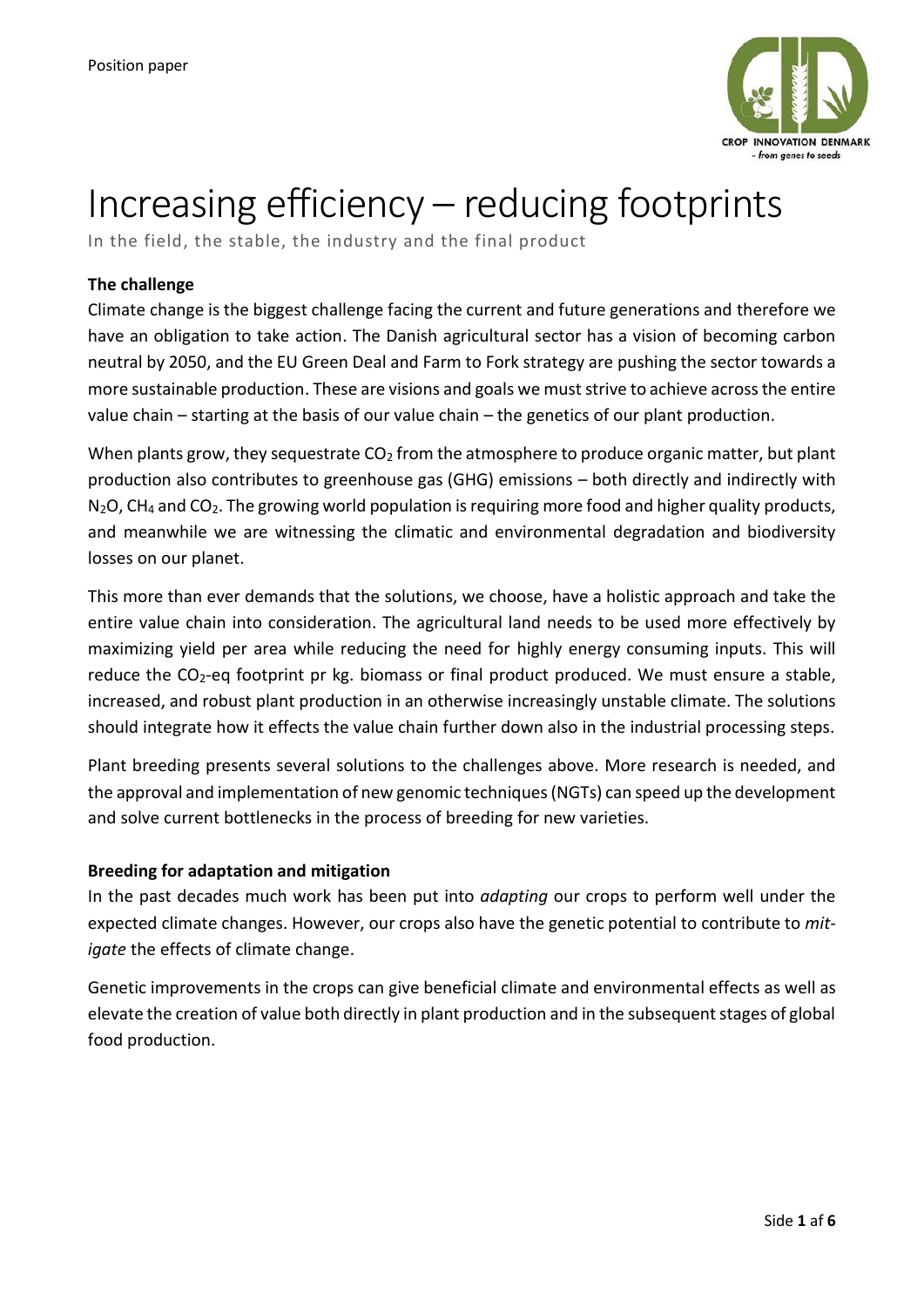

Since the millennium a yield increase of 1.16 % per year in the EU can be ascribed to plant breedinginduced innovations<sup>1</sup>. To keep up with the food and feed demand – while at the same time reducing the footprint from plant production – we must increase the contribution from the plant breeding sector to achieve the needed global yield increase.

Future plant breeding efforts will contribute by making our crops both more robust and well adapted to the current and future conditions but also by increasing the yields and performances even more.

# **Plant breeding presents solutions at the beginning of the feed and food chain**

Genetic improvements in crops hold great potential to create more sustainable cropping systems. The genetic foundation of our crops is essential as it defines the potential performance of the crops, and strong genetic potential will shine through no matter the environment and agricultural practices.

The following goals and underlying research areas are where CID sees the greatest potential from breeding to tackle climate change both in the short term and the long term. We acknowledge that to make plant production sustainable in the long run, plant breeding is a key tool that must be incorporated.

## THE TARGET – increase the efficiency

The Danish plant breeding sector will contribute to bring Danish agriculture and food production into the carbon neutral era before 2050. A more efficient production and higher food security will contribute to reducing the  $CO<sub>2</sub>$  footprint per area and increasing the  $CO<sub>2</sub>$  capture. Breeding efforts will focus on the most valuable traits and targets that can make a significant step forward towards climate neutrality and sustainability. They are comprised within three main areas:

## 1. Increasing yields

By 2035 the sector will have doubled the contribution from plant breeding induced innovation to the annual yield increase which will lead to a reduced  $CO<sub>2</sub>$ -eq footprint pr kg output.

- This contributes to achieving the current potential and enhancing the future potential of our crops.
- **EXECT** Breeding will improve the resource use efficiency of water,  $CO<sub>2</sub>$ , and fertilizers to produce more with less inputs.

## 2. Improving resistance and robustness

- In 2035 plant breeding induced innovation will secure 10 % higher yield during periods of drought. This will be achieved through breeding for deeper and more efficient roots among other traits that help preserve scarce water resources.
- Genetic improvements in crops will lead to stronger performance and vield security, and crops with enhanced resistance against new emerging pests and diseases. This strengthens our crops and contributes to reduce the need for chemical pesticides.

<sup>&</sup>lt;sup>1</sup> Noleppa, S. & M. Cartsburg (2021): The socio-economic and environmental values of plant breeding in the EU and selected EU member states. *HFFA Research Paper.*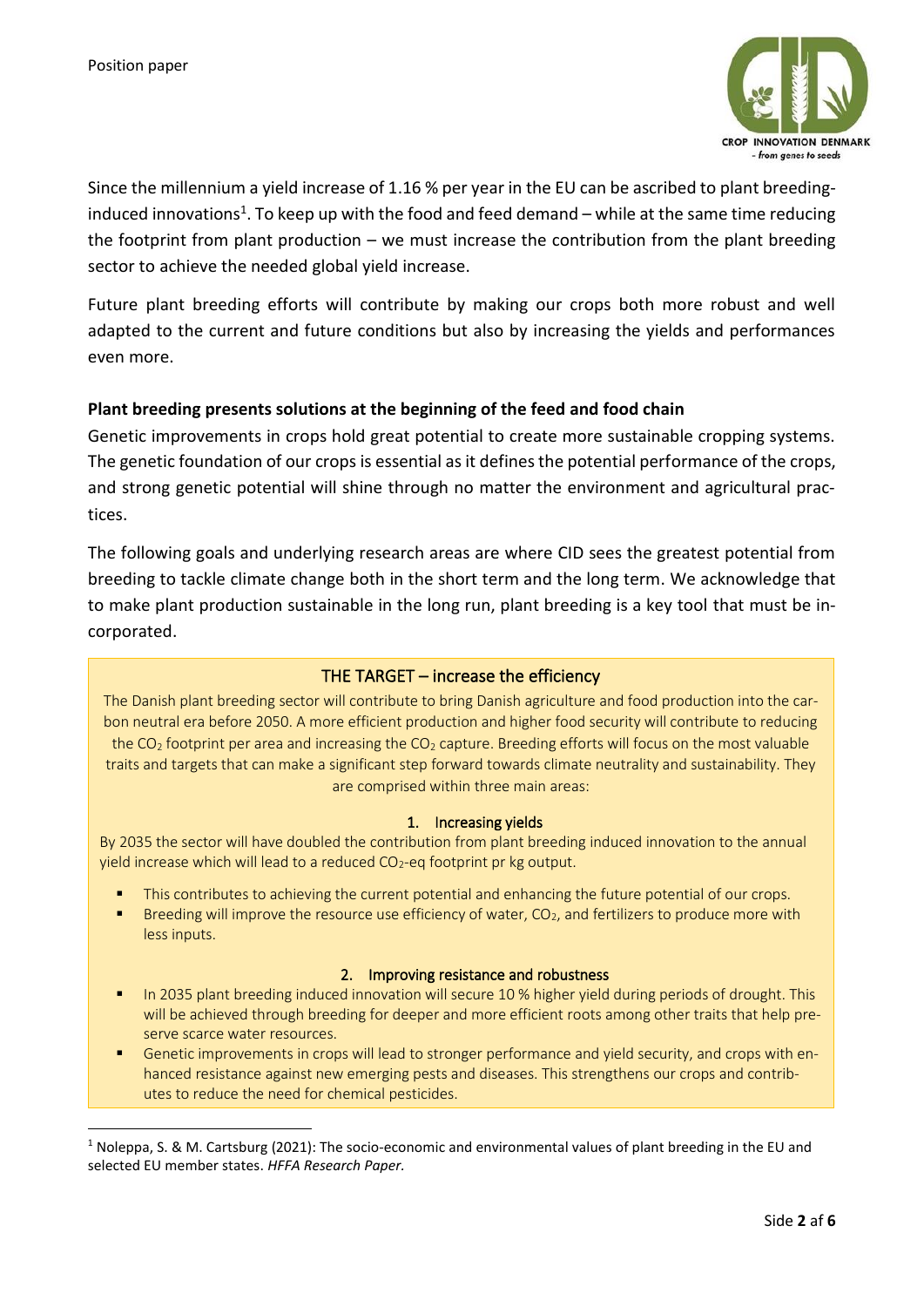

#### 3. Increasing quality

- Content and quality of protein will be increased to enlarge regional self-sufficiency.
- Content and quality of sugar and starch will be improved to increase efficiency in the subsequent industrial processes.
- Breeding will focus on optimizing and improving crop quality to achieve (i) better nutritional value for humans and animals, (ii) improved digestibility of feed for ruminant animals to reduce methane emissions and (iii) crops more suitable for industrial utilization.

## **Plant breeding in Denmark**

Plant breeding in Denmark is characterized by strong innovative companies that present world leading research and results. The academic research environments are of the highest standards and are strengthened by a close collaboration with and between universities, industry, and agricultural advisory services. They ensure relevant and applicable research at a high international level.

## **Prioritized research areas**

## *Yield*

To meet the growing demand for food and feed, innovation throughout the whole value chain is necessary. Yield, understood as both biomass and the content of starch, sugar, oil and protein, must be increased in a sustainable way to relieve the pressure on marginal lands and leave more space for biodiversity and protecting the remaining carbon sinks from land-use changes.

Breeding holds the potential to increase the efficiency of the photosynthesis by increasing  $CO<sub>2</sub>$  uptake and minimizing respiration. High yielding intensive cropping systems require large amounts of fertilizer – especially artificial nitrogen fertilizer is responsible for large GHG-emissions. Also, the subsequent formation of the very potent greenhouse gas nitrous oxide, NO<sub>2</sub>, is harming the climate. In addition, input of nitrogen to our fields comes with a risk of leaching. Breeding for higher resource use efficiency, of especially nitrogen but also phosphorus, can reduce the need for fertilizer and lower the environmental footprint of production. In addition, exploration and utilization of biological nitrification inhibitors (BNI) is another genetic tool to directly reduce N-losses from the field.

Therefore, plant breeding research should focus on:

- Increasing yields to lower the climate footprint per kg biomass or final product produced.
- Exploring the genetic diversity from plant genetic resources.
- Increasing the efficiency of photosynthesis to enhance yield.
- Increasing nutrient, especially nitrogen, and water use efficiency by breeding for better and more efficient varieties.
- Discovery and utilization of microbial interactions with plant genes that have the potential to increase nutrient mobilization and uptake.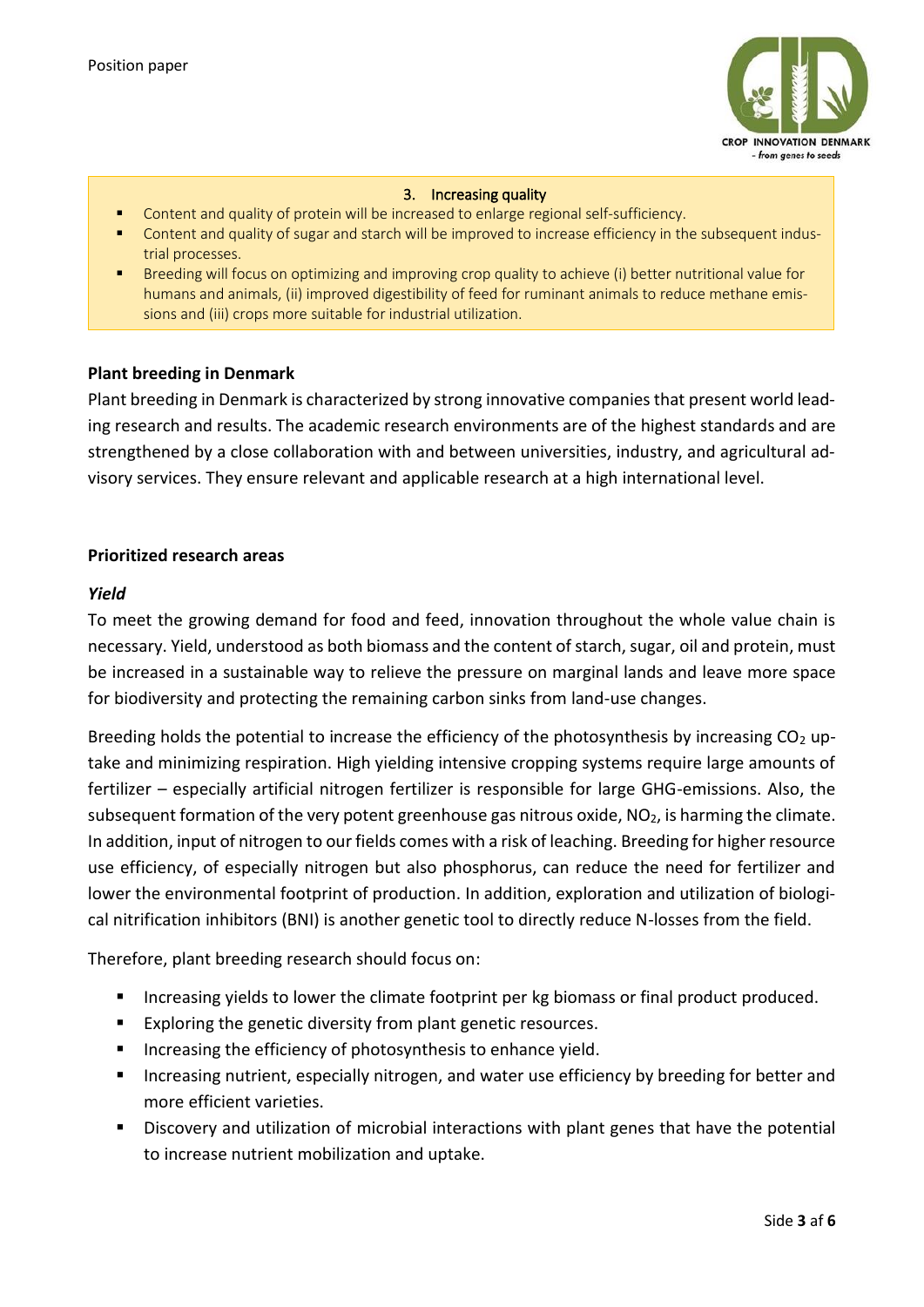

Screening new and existing varieties for abilities as biological nitrification inhibitors.

# *Robustness and resilience*

Pests, diseases, and abiotic stresses such as extreme weather cause great losses in plant production every year. In Europe 23 % of all food loss and waste happens at the production level<sup>2</sup>. In addition, a stressed crop makes less photosynthesis and thus has a lower CO<sub>2</sub> uptake. Robust crops are therefore key to achieve high yields. The climate changes are expected to cause more extreme weather leading to both drought and flooding and a higher risk of lodging incidents due to heavy rainfall. Today it is still possible to uphold yield by suppressing pest and diseases with pesticides and growth regulators. But these options are reduced year by year and at the same time disease resistance in several crops are broken down. Plant breeding is therefore necessary to develop new varieties with improved disease resistance and stress tolerance that will last even during suboptimal conditions.

Therefore, plant breeding research should focus on:

- Increasing the resistance towards important pests and diseases.
- **■** Improving the physical robustness of crops so that they are less prone to lodging.
- Increasing the crop's tolerance to extreme weather events such as drought or waterlogging.

## **Case: Powdery mildew-resistance (MLO)**

Powdery mildew is a common fungus in barley and wheat that usually causes around 10 % in yield losses but may go as high as 25 % in losses. The discovery of the MLO-resistance gene in barley is an example where plant breeding innovation has ensured a yield increase and reduced the use of pesticides. Experts estimate that the MLO-resistance in barley has led to a 25 % reduction in pesticide use for barley production.

It is estimated that the development time of resistant wheat varieties can be reduced to 2-3 years in modern varieties by using NGTs (new genomic techniques), after which it is ready for variety registration. This is a reduction of more than 6 years.

#### **Case: Increasing water uptake efficiency in potatoes**

Potatoes are propagated from seed potatoes and not true seeds. Therefore, secondary lateral roots emerge in contrast to primary horizontal roots. Consequently, potato root systems are relatively shallow, and potatoes are drought sensitive and vulnerable to N-loss and subsequent N2O emission.

However, unexploited genetic variation in root systems size and, not the least, depth exist that should be used to develop varieties with improved water and nutrient uptake as well as, decreased N<sub>2</sub>O emission from potato fields.

<sup>&</sup>lt;sup>2</sup> World Resources Institute (2019): Creating a sustainable food future. A meny of solutions to feed nearly 10 billion people by 2050. *World Resources Report*.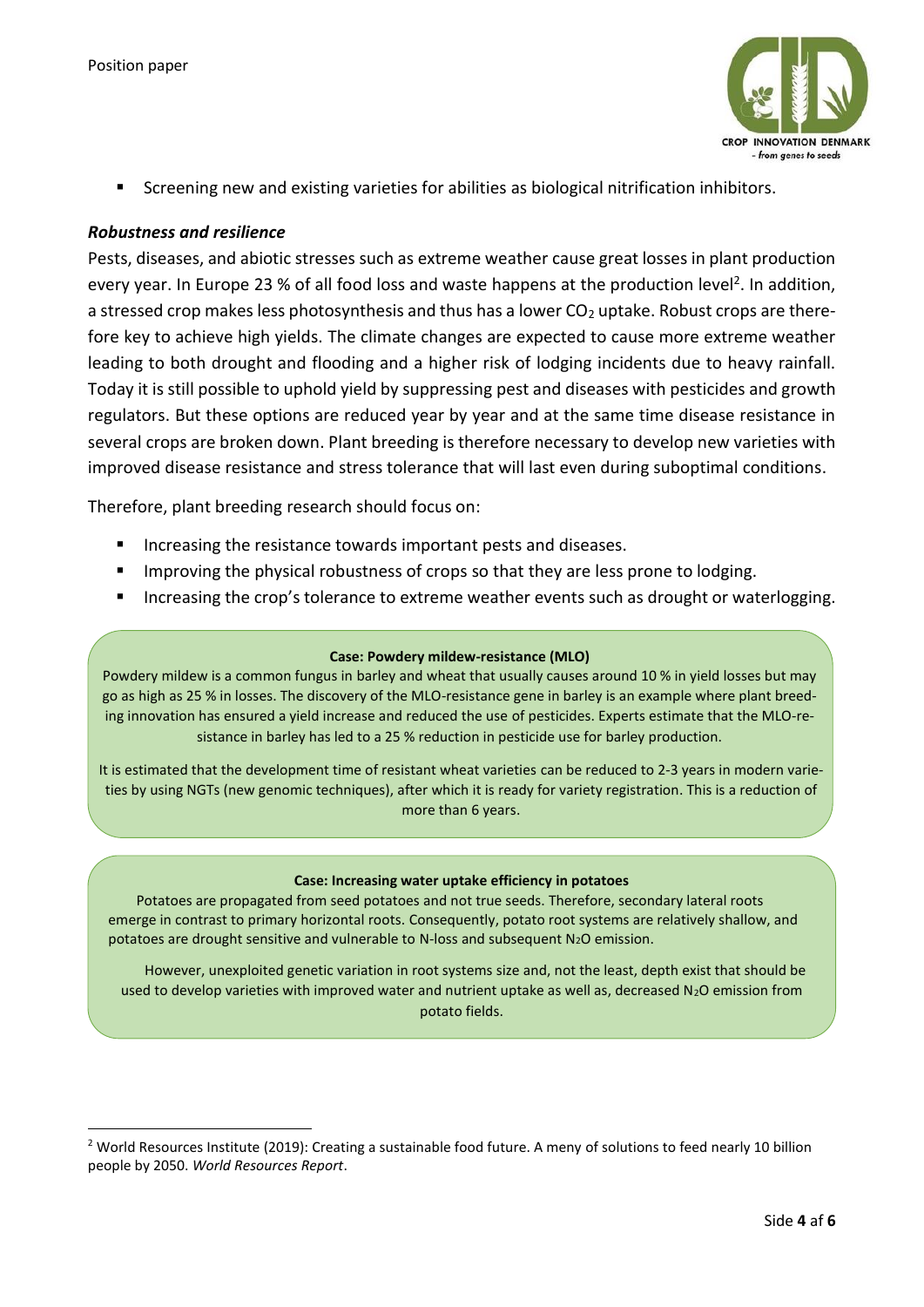

# *Quality*

While the world's demand for food is increasing so are the demand for higher quality food products, as people's standards of living are increased. Yield and quality are two factors, which are inseparably linked, so while increasing the yields there must be a strong focus on nutritional value, as to protein and digestibility, and quality parameters in the subsequent industrial processes.

#### **Case: Energy saving malting barley varieties**

Breeding of new barley varieties with innovative traits (Null-lox, DMS) will optimize the industrial malting and brewing processes leading to a 5 % energy savings, while at the same time the enzyme content has been improved.

*(Personal communication Carlsberg)*

Protein is an especially important quality parameter. Today 68 % of feed protein is produced in Denmark while the remaining 32 % is imported from EU or third counties<sup>3</sup>. Increasing the share of regionally produced protein has the potential to reduce the GHG-emissions from production in less intensive and less sustainable countries significantly. Optimizing feed digestibility must be a priority as increasing digestibility of feed can reduce the methane emissions from ruminant animals.

Therefore, plant breeding research should focus on:

- Increasing the quality of plant products to lower the climate footprint per calorie produced.
- Developing crops more suitable for industrial utilization ensuring a lower carbon footprint from the subsequent processing.
- Increasing the amount of Danish produced protein by breeding for higher protein content in cereals and grasses and breeding to adapt new protein crops, such as fava beans, lupins, and peas, to future Danish climatic conditions.
- Improving the digestibility of feed and protein for ruminant animals to lower methane emissions from feed digestion.

#### **Case: Reducing methane emissions**

Increasing fiber digestibility in forage grasses with 5% results in one extra liter milk per day per cow and a reduction of CH<sup>4</sup> emissions by 7-8%.

*(Personal communication DLF Seeds & Science)*

#### **Case: Faba bean**

Currently, the full potential of faba beans is not realised in Denmark due to the crop's high sensitivity to drought stress.

Plant breeding can contribute to develop more drought tolerant varieties. In addition, breeding can increase the protein content and quality of faba beans. All together this contributes to increasing the security and profitability of fava bean production in Denmark.

<sup>3</sup> DAKOFO estimate